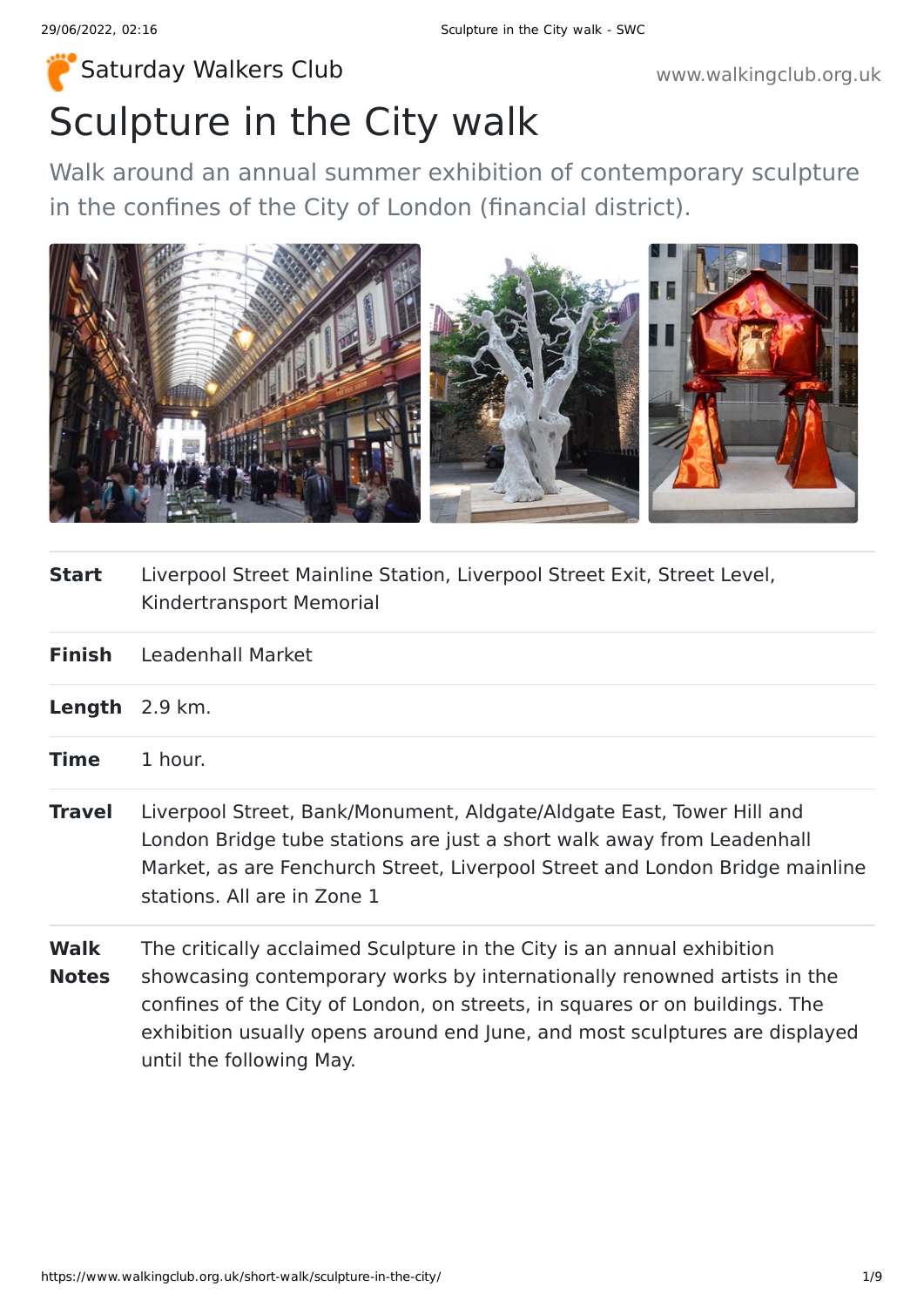2022/23 sees the eleventh incarnation of this popular attraction, displaying 24 artworks by 19 artists ranging considerably in scale – from large steel-, neon- or fabric-works to small bronze plaques, thoughtfully placed between iconic architectural landmarks such as the Gherkin (30 St. Mary Axe), the Walkie-Talkie (20 Fenchurch Street), the Lloyd's-Building (aka the Inside-Out Building, at 12 Leadenhall Street), the Scalpel (Lime Street) and the Cheesegrater (the Leadenhall Building). Wander the City's public spaces and stumble upon world-class public art, on an urban canvas recognised across the globe.

For **more information on the exhibition, individual artworks and a map** click **[here](https://www.sculptureinthecity.org.uk/)**.

**A printed booklet with a map**, photos of – and information on – the art works **can be picked up** from early July **at the [City Information Centre](https://www.cityoflondon.gov.uk/things-to-do/city-information-centre)**, located between St Paul's Cathedral and Millennium Bridge.

**For a recommended route**, as shown on the map on the 'OS map'-tab above and on the gpx file, please **follow below directions**. The route finishes at **[Leadenhall Market](https://en.wikipedia.org/wiki/Leadenhall_Market)** in the heart of the City, with its multitude of refreshment options. From there, Liverpool Street, Bank/Monument, Aldgate/Aldgate East, Tower Hill and London Bridge tube stations are just a short walk away, as are Fenchurch Street and Liverpool Street mainline stations.

- **Eat** Leadenhall Market features about 20 pubs, cafes, delis, bars, brasseries and restaurants. For more details click **[here](https://leadenhallmarket.co.uk/)**.
- **Help Us!** After the walk, we would love to get your [feedback](https://www.walkingclub.org.uk/short-walk/sculpture-in-the-city/comments.html)

You can upload photos to the **integrat C** [SWC Group on Flickr](http://www.flickr.com/groups/swc) (upload your photos) and videos to  $\triangleright$  Youtube. This walk's tags are:



**By Car Start** EC2M 7PP **Finish**Leadenhall Market (near Monument tube)

- **Help** National Rail: 03457 48 49 50 Travelline (bus times): 0871 200 22 33 (12p/min) • TFL (London) : 0343 222 1234
- **Version** Jun-22 **[Thomas G](https://www.walkingclub.org.uk/walks/thomas-g.html)**
- **Copyright** [© Saturday Walkers Club.](https://www.walkingclub.org.uk/site/license.shtml) All Rights Reserved. No commercial use. No copying. No derivatives. Free with attribution for one time non-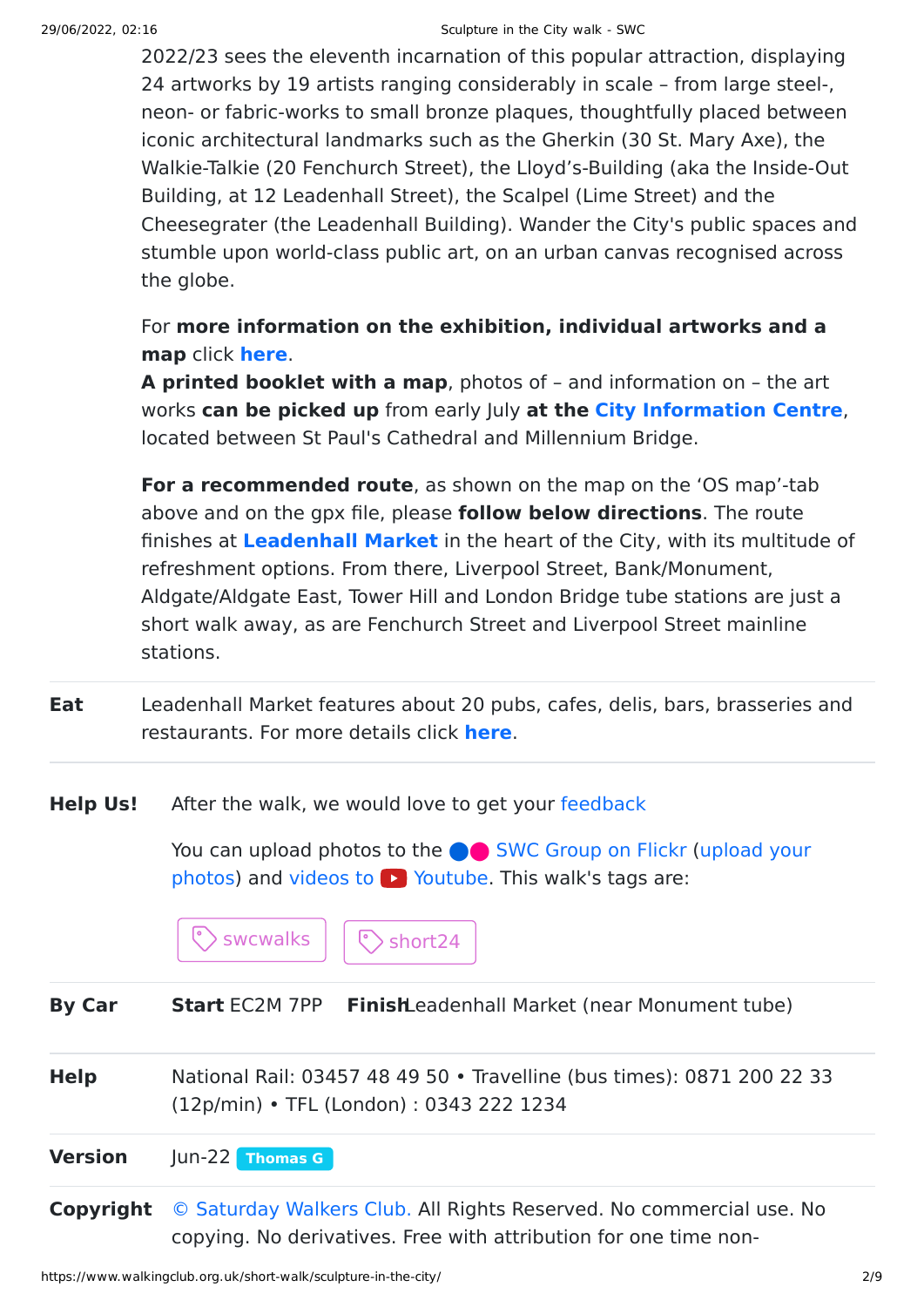## Walk Directions

OpenStreetMap (not OS) mapping is used in the PDF for licence reasons.

- 1. **[Numbers in brackets]** indicate the sites of the artworks, with the numbers matching those on the website linked above and in the printed booklet.
- 2. Meet outside Liverpool Street Mainline Station, in Liverpool Street by the Kindertransport Memorial **at street level** (i.e.: not by the one on the concourse level).
- 3. With the station in your back, turn left along Liverpool Street. In 100m turn right at a T-junction with Bishopsgate.
- 4. In 50m at the far corner of St. Botolph-without-Bishopsgate church turn right along a broad paved path into its former churchyard to an overview panel of the Sculpture in the City route 40m away and artwork **[01]** to the right on a grassy area.
- 5. Turn back to Bishopsgate and turn right along its pavement. In 30m cross Wormwood Street at a set of lights and on the opposite corner of the four-way junction, you find **[02]**.
- 6. Continue along Bishopsgate and in 60m find **[03]** up in a tree in a corner. Continue along the pavement and in 50m turn left to cross the road at a set of lights.
- 7. **[!]** Turn left along the road, and in 90m turn right along a paved passage to the left of St. Ethelburga's Church and to the right of a new office tower.
- 8. In 20m you pass a blue plaque on the right ("On this site until the mid-16th century stood the first hall of the Parish Clerks' Company") and in another 50m you reach a courtyard with **[04]** in its middle.
- 9. Turn left along another passageway between office buildings and in 50m cross Camomile Street a little to the right at a set of lights.
- 10. Continue a little to the left along Outwich Street and in 40m, where the road turns right and continues as Houndsditch, you bear left to cross it at a set of lights and turn right along its opposite pavement.
- 11. In 25m turn left into Jubilee Gardens and find **[05g]** in the middle of the mini-park (consisting of a negative space and a commemorative plaque). Return to Houndsditch and turn left along it.
- 12. In 60m turn right to cross the road at a set of lights and continue along a pedestrianised alleyway between high office buildings (St. Mary Axe).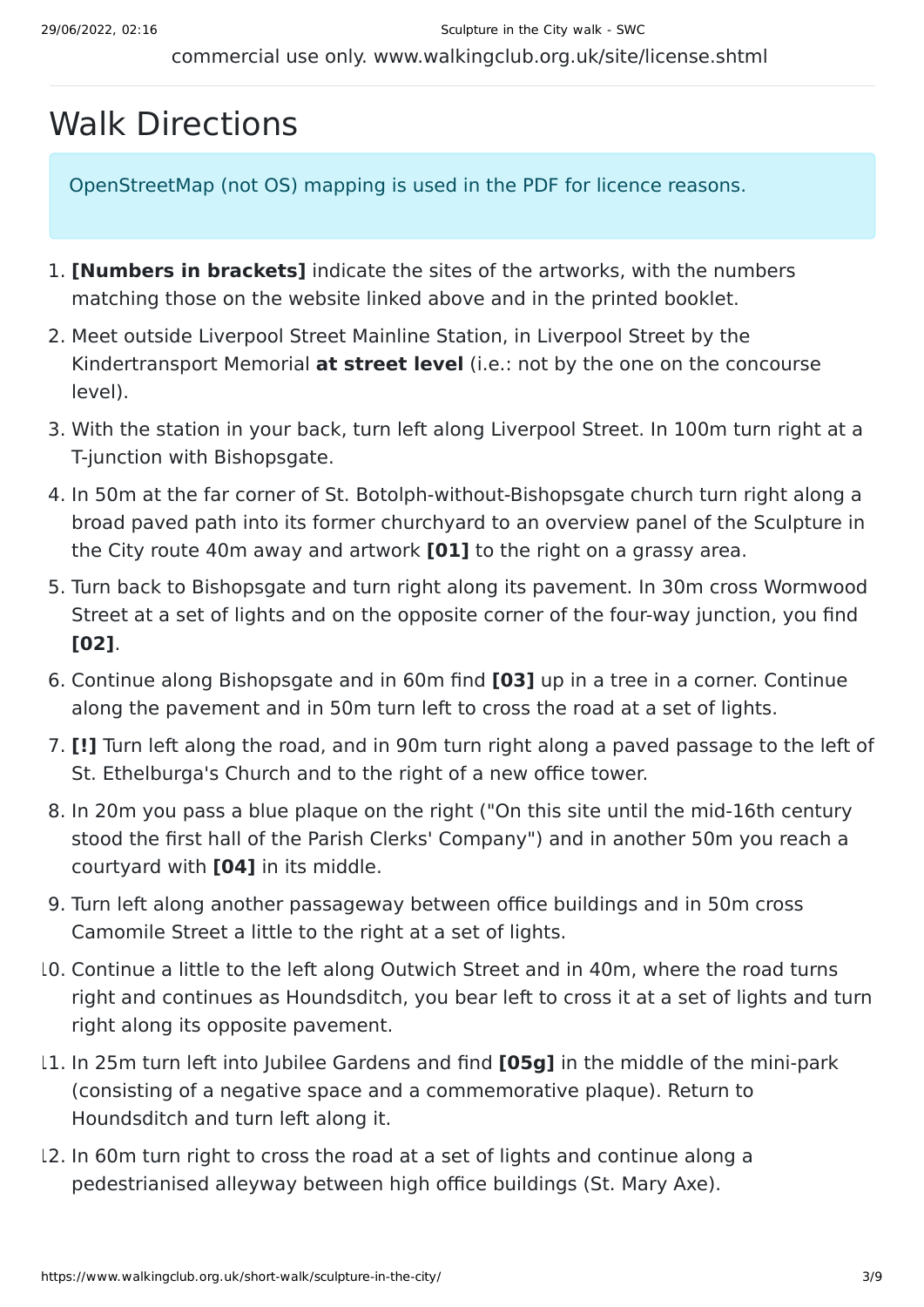- 13. In 25m you pass **[20]** and in another 20m at the corner of number 70 St. Mary Axe (the 'Can of Ham' building) and by the junction with Bevis Marks (street), you turn left along the road to find **[19]** further along the pavement.
- 14. Continue along Bevis Marks and turn right into the next road along, Bury Street. In 40m turn right up some steps and enter a small courtyard (effectively the back entrance to an office building) where you find **[05f]**.
- 15. Continue in the same direction along Bury Court, to the right of the wall-protected entrance to an underground car park.
- 16. In 60m, at St. Mary Axe (road), turn left to continue the right of the 'Gherkin' building (70 St. Mary Axe).
- 17. In 60m turn right across the road and continue along Undershaft (road), with a fine facade on the right made of glazed red bricks. In 50m you find **[06]** on the left and, 20m further along, **[05a]**.
- 18. Turn left along the Hiscox Building and find **[07]** 40m away on the pavement. Turn left towards the AVIVA Building and in 30m find **[08]**.
- 19. Turn right in the direction of the 'Cheesegrater' Building and continue in the same direction to the left of the 'Cheesegrater', with the AVIVA building on the left.
- 20. In 30m turn right through the undercroft of the 'Cheesegrater' (i.e.: the Leadenhall Building) and continue until you are standing beneath its escalators. **[10]** is a work on the underside of the escalators. Continue towards the far end of the undercroft to find **[09]**, a neon work up in the steel girders.
- 21. Turn back to the escalators and then turn right towards Leadenhall Street 30m away, opposite the Lloyd's Building, with the 'Scalpel' building away to the left.
- 22. The coloured ventilation shafts ('Trumpets') are a permanent artwork. The maypole away on the right is a replica of one that stood next to the original St. Andrew's church away on the left, and is what gave the church and subsequently the street its name, as it overtopped the church: (St. Andrew) Undershaft.
- 23. Turn left to continue along Leadenhall Street to the right of a landscaped area (St. Helen's Piazza). In 60m cross St. Mary Axe (road) to the right of St. Andrew Undershaft Church. [On this stretch you get very occasional views of 120 Fenchurch Street or One Fen Court away on the right-hand side. The building has an acclaimed design, with the top floors clad in dichroic glass (glass which causes visible light to be split up into distinct beams of different wavelengths/colours or - in architect-speak - is '...activated by daylight and the weather conditions...", making for "...a building of iridescence..."). This effect is best appreciated from further away and in daylight.]
- 24. In 110m turn left through a narrow passage under a building (Cunard Place) and in 25m in the subsequent courtyard find **[18]**. Continue in the same direction towards Holland House and in 30m turn right along Bury Street.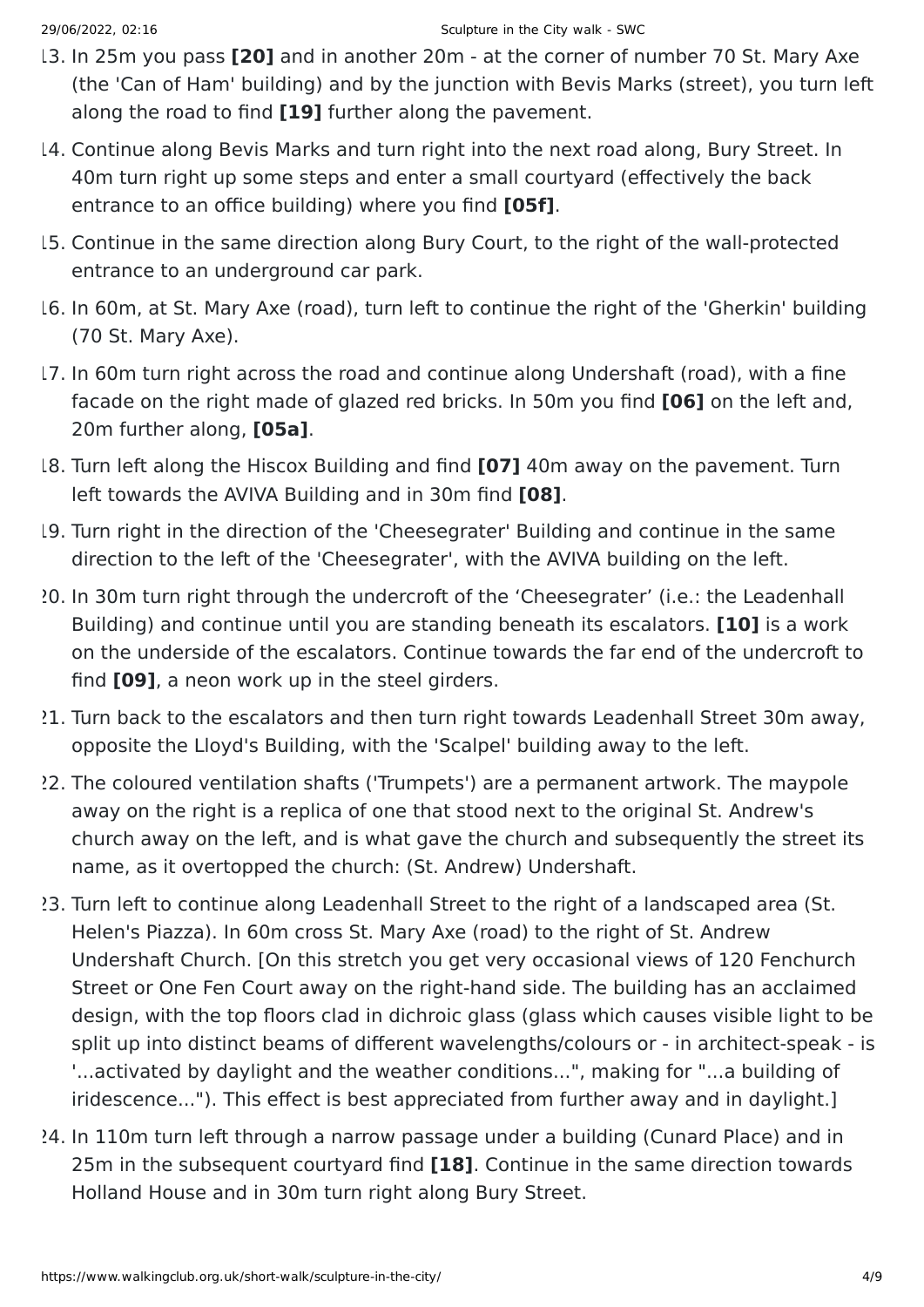- 25. You pass the interesting looking ship-shaped prow of Holland House on your left (all the tiles on the facade of the house are from Delft) and in 30m cross Creechurch Lane (the former site of the first Synagogue, 1657-1701, after the resettlement, is on your right) a little to the left to continue along Mitre Street.
- 26. In 50m, by the blue metal gate leading to St Katherine Cree Churchyard on the right, you turn left across the road into a green courtyard, where in 30m you find **[17]** and **[05e]**.
- 27. Continue in the same direction, noting a blue plaque on the right on a wall ('Site of the Priory of the Holy Trinity founded 1108') and a corresponding info panel, to continue along St. James's Passage past the former Sir John Cass's Foundation CoE Primary School, now The Aldgate School (the only school in the City of London).
- 28. In 30m you emerge on Duke's Place, on the corner of Aldgate Square, the now trafficfreed former Aldgate roundabout, with a fountain and the Portsoken Pavilion 30m ahead (the cafe inside has now closed). Turn right along a row of four trees. Trees 2 to 4 contain **[16]**. **[05d]** can be found just to the right of the pavilion.
- 29. Turn diagonally across the square to its far end by St. Botolph-without-Aldgate Church, where you find **[15]**.
- 30. Turn right back on yourself along Aldgate (street) for 30m towards a set of lights across the street. There you find the London Wall Walk's plaque #5 on the right, and an interesting upright London Wall info panel with an illustration of the historic Aldgate.
- 31. Cross the road at the lights and, on the far side of the crossing, notice the blue plaque for the Algate ('...demolished 1760') and turn right to cross Jewry Street and continue along Aldgate and then Fenchurch Street.
- 32. In 150m you cross Llloyd's Avenue and in 30m, just before the historic East India Arms pub, turn left into the courtyard of 71 Fenchurch Street (may be locked out of hours) for a look at a ship-shaped fountain.
- 33. Continue past the pub and in 20m turn left along Fenchurch Place towards Fenchurch Street station's forecourt. [Here again, you get partial views of 120 Fenchurch Street or One Fen Court. The building has an acclaimed design, with the top floors clad in dichroic glass (glass which causes visible light to be split up into distinct beams of different wavelengths/colours or - in architect-speak - is '...activated by daylight and the weather conditions...", making for "...a building of iridescence..."). This effect is best appreciated from further away and in daylight.]
- 34. In 20m turn right onto a square and pass **[5c]** on the first seat along, with **[14]**, a work in three parts, spread around the square. Turn right out of the square to continue along an alleyway (London Street) and re-gain Fenchurch Street in 40m.
- 35. Cross the road at a set of lights and turn left along its opposite pavement. In 40m turn right into the undercroft of One Fen Court (a public passageway called Hogarth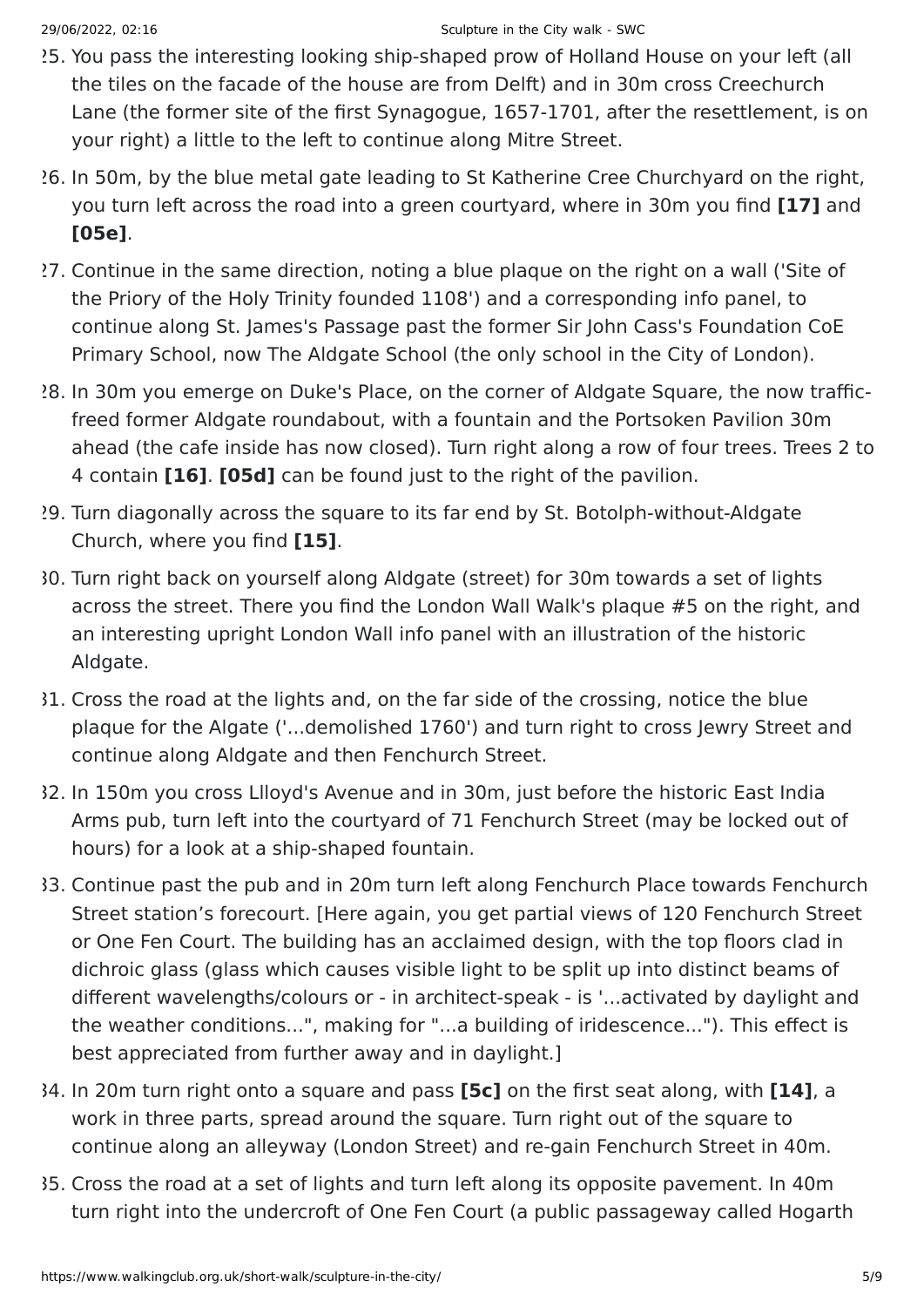Court) and in 25m walk under a giant video screen showing a permanent artwork not part of SITC (The Call of Things - Vong Phaophanit & Claire Oboussier, 2018).

- 36. You pass the entrance to the much-lauded 'The Garden at 120' (free entry, but booking required) on the right and in 25m turn left along Fenchurch Avenue.
- 37. In 30m turn left along Fen Court, a pedestrianised lane and in 20m pass a permanent artwork ('The Guilt of Cain - Michael Visocchi and Lemn Sissay', see the info panel on the left) about the abolition of the transatlantic slave trade (an earlier St Mary Woolnoth church was close by, where the reverend John Newton delivered many antislavery sermons).
- 38. You find **[05b]** amongst the benches and seats on the right. Continue down the lane to Fenchurch Street and in 40m turn right along it.
- 39. In 50m, turn right up Cullum Street and in 30m turn left with it. In 50m find **[13]** by Bolton House on your left (with the The Bunch of Grapes pub away on the right on Lime Street).
- 40. Turn left along Lime Street, ignoring Beehive Passage to the right of the pub. In 40m turn right along Lime Street Passage into Leadenhall Market.
- 41. In 50m turn right along a passage between shops, with **[12]** hanging above.
- 42. In 30m, at the far end of the artwork, turn left at a three-way junction and in 20m turn left at a T-junction, with **[11]** hanging above, to in another 20m reach the central crosspaths in Leadenhall Market.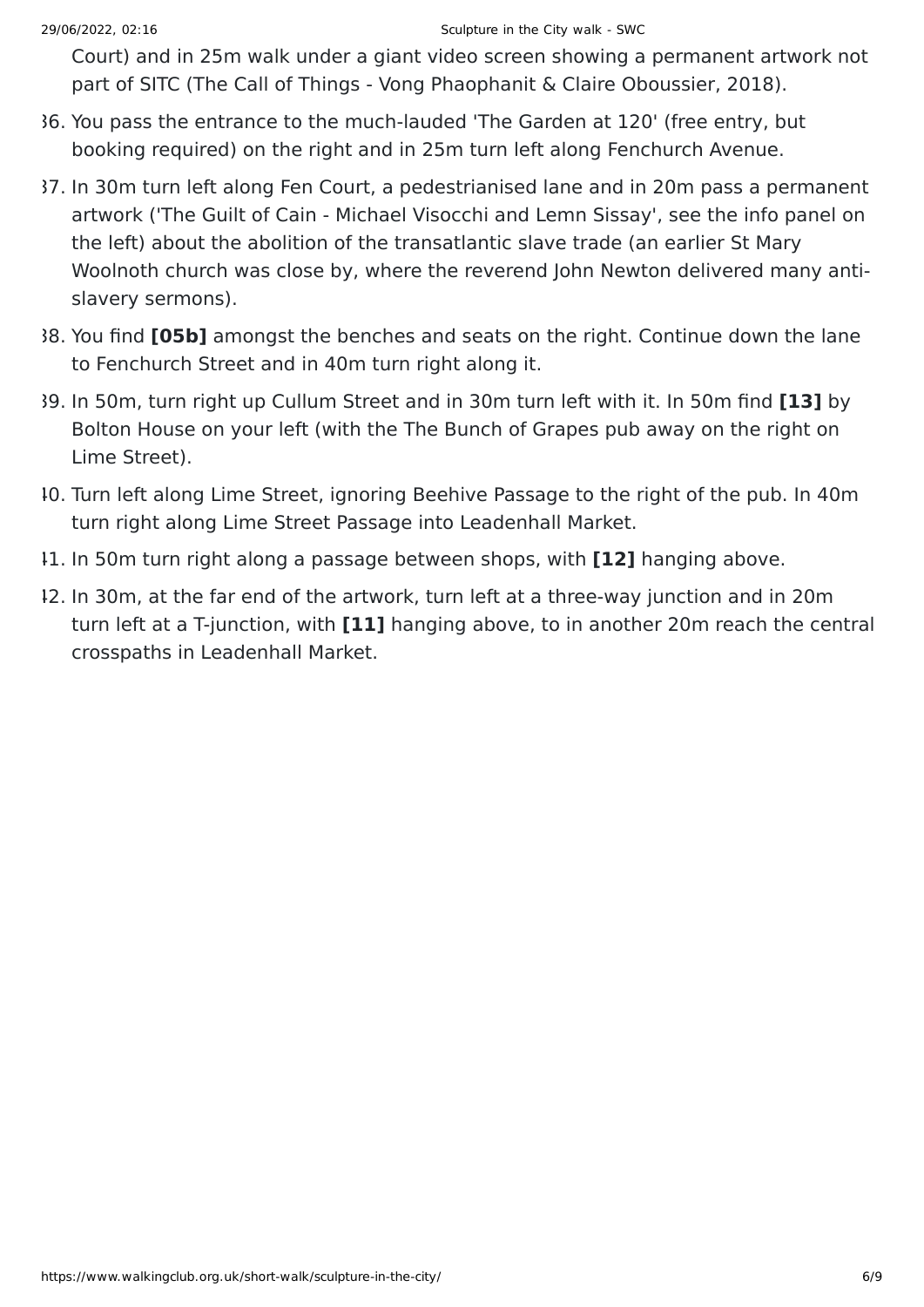## Liverpool Street/Bishopsgate area

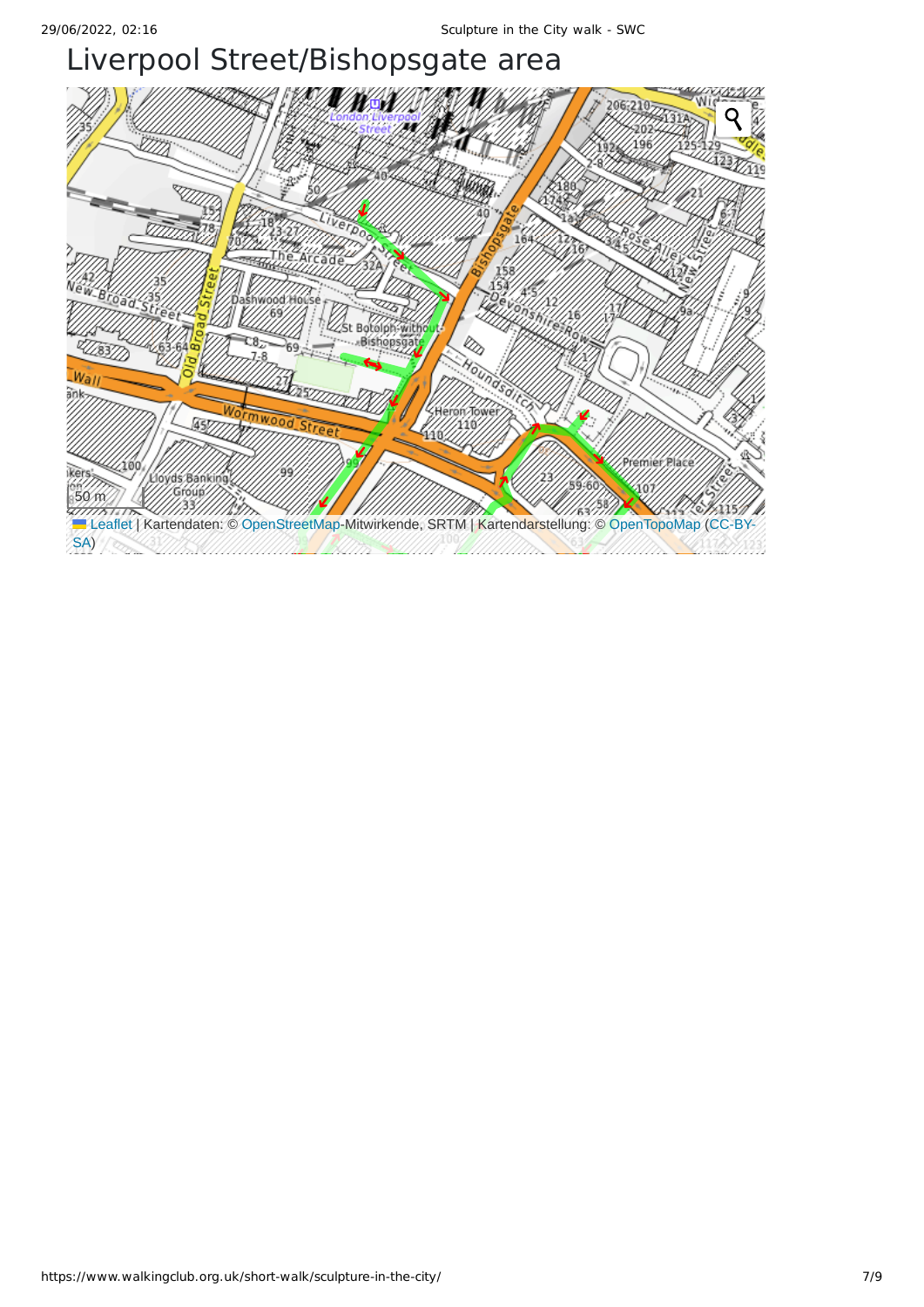## Leadenhall Market/Fenchurch Street area



[© Saturday Walkers Club.](https://www.walkingclub.org.uk/site/license.shtml) All Rights Reserved. No commercial use. No copying. No derivatives. Free with attribution for one time non-commercial use only. www.walkingclub.org.uk/site/license.shtml